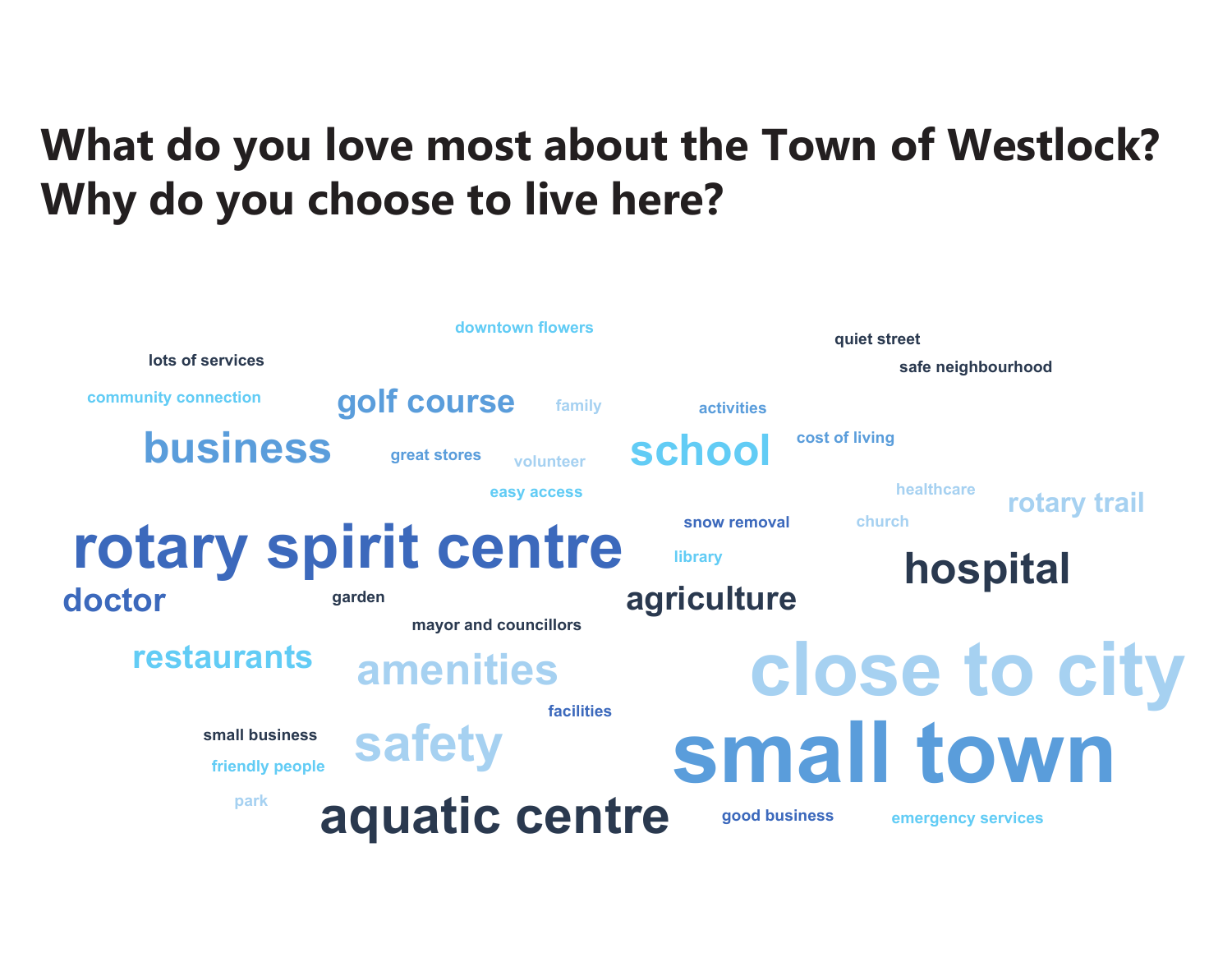## **Please share three (3) things you feel the Town of Westlock can do that would improve your quality of life.**